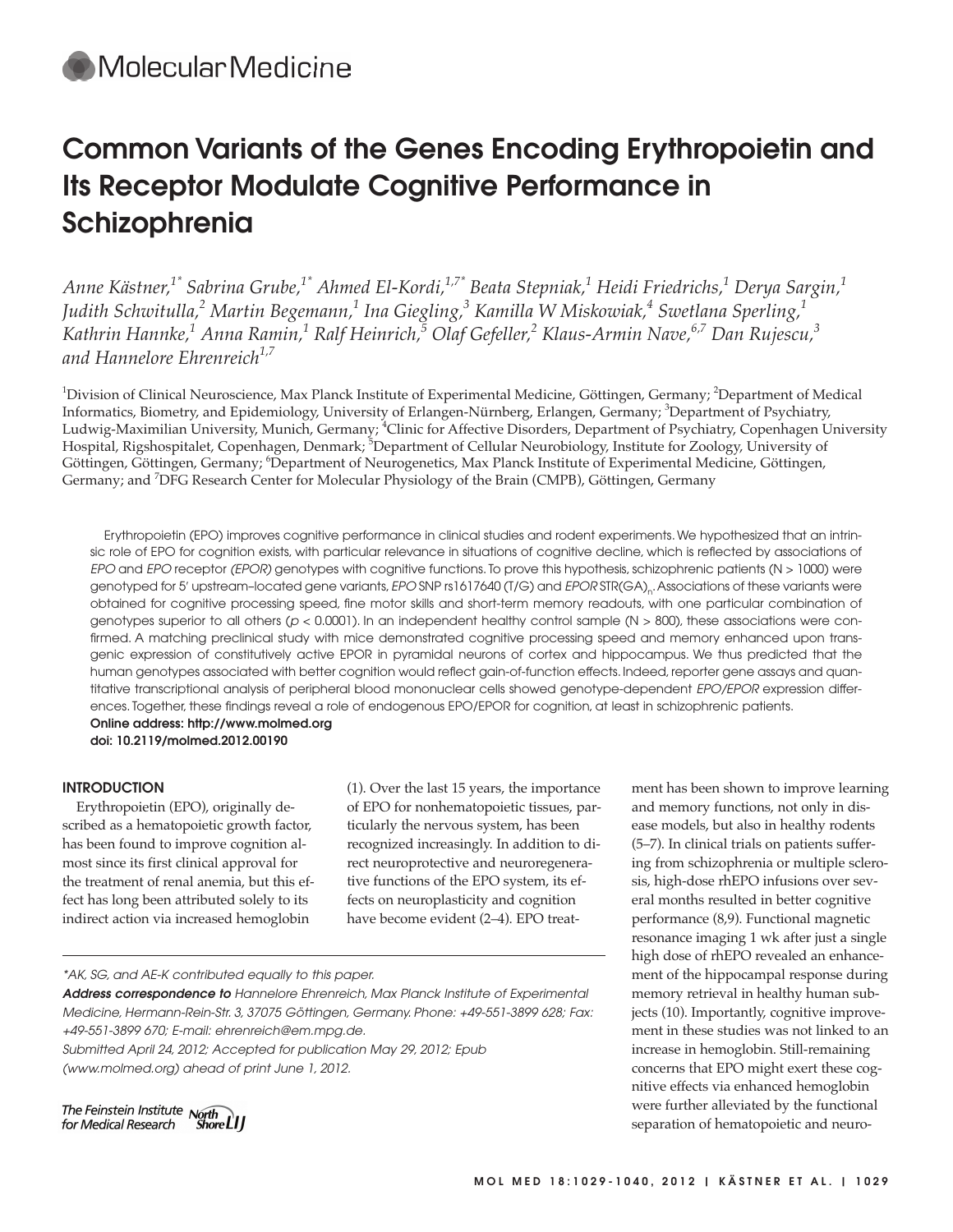protective actions using EPO variants, devoid of hematopoietic properties (11). In addition, neuroregenerative effects of EPO in insects, lacking hematopoiesis, suggest an intrinsic and phylogenetically ancient significance of EPO for neuroplasticity and cognition (12).

Studies on the role of *EPO* or *EPOR* genotypes have focused on searching for associations of genetic markers in these genes with readouts of the hematopoietic system in healthy individuals and disease states, such as myeloproliferative or myelodysplastic syndromes. The results were mainly negative for *EPO* genotypes (13–18), but several associations for *EPOR* polymorphisms or rare mutations with various forms of familial polycythemia were identified (19,20). Three publications deal with *EPO* genotypes in diabetic retinopathy. One turned out negative (21), whereas the other two found associations, but the results remain contradictory since opposing risk genotypes were described (22,23). Another study reported an association of an *EPO* genotype with age of onset of amyotrophic lateral sclerosis (24). No data are available yet on associations of *EPO* or *EPOR* genotypes with brain functions, including cognition.

We hypothesized that an inherent relevance of EPO for cognitive functioning and neuroplasticity in humans should be reflected by associations of *EPO* and *EPOR* genotypes with selected readouts of cognitive performance and might be uncovered in a disease characterized by cognitive decline. To test these hypotheses, we exploited the GRAS (*Göttingen Research Association for Schizophrenia*) data collection, which provides a unique ground for phenotype-based genetic association studies (PGAS) with information on over 1,000 well-characterized schizophrenic patients (25,26). We show here that in this population, as well as in a healthy replicate sample, *EPO/EPOR* genotypes are associated with several domains of higher cognition. Moreover, on the basis of reporter gene assays and mouse studies, we propose that better performance is linked to higher expression/ regulability of the endogenous EPO system.

## **MATERIALS AND METHODS**

#### **Subjects**

**Disease sample.** The GRAS data collection was approved by the ethics committee of the Georg-August-University (master committee) and the local internal review boards of the collaborating centers. The project complies with the Helsinki Declaration (27). Patients fulfilling DSM-IV criteria for schizophrenia or schizoaffective disorder were included regardless of the stage of the disease (acute, chronic, residual or remitted). All study participants and, if applicable, their legal representatives gave written informed consent (for detailed information on the GRAS sample, see reference 26). A total of  $N = 1,050$  GRAS patients were successfully genotyped for the *EPO* SNP (single nucleotide polymorphism T/G) rs1617640, N = 1,054 for the *EPO* SNP (T/G) rs564449, and N = 1,054 for *EPOR* short tandem repeat,  $STR(GA)_{n}$ , and are included in the present genetic analyses. Most GRAS patients are of European Caucasian ethnicity (Caucasian 95.4%; other ethnicities 1.8%; unknown 2.8%). Peripheral blood mononuclear cells (PBMCs) were taken from a subsample of the GRAS cohort  $(N = 98)$  to analyze mRNA expression dependent on genotype.

**Case control sample.** Healthy voluntary blood donors were recruited by the Department of Transfusion Medicine at the Georg-August-University of Göttingen according to national guidelines for blood donation to serve as control subjects. As such, they widely fulfill health criteria, ensured by a broad predonation screening process including standardized health questionnaires, interviews and assessment of hemoglobin concentration, blood pressure, pulse and body temperature. Of the  $N = 1,141-1,142$  successfully genotyped control subjects, 58.9% were male ( $N = 672-673$ ) and 41.1% female ( $N =$ 469–470). The average age was  $34.61 \pm$ 12.30 y (range 18 to 69). The majority of the control subjects were of European Caucasian ethnicity (Caucasian 97.8%; other ethnicities 2%; unknown 0.2%).

## **Independent healthy control sample (replicate sample).** Unrelated volunteers of German descent (that is, both parents German) were selected randomly from the general population of Munich, Germany, and contacted by mail (28). To exclude subjects with central neurological diseases and psychotic disorders or individuals who had first-degree relatives with psychotic disorders, several screenings were conducted before volunteers were enrolled in the study. Firstly, subjects who responded were screened initially by phone for the absence of neuropsychiatric disorders. Secondly, detailed medical and psy-

chiatric histories were obtained for both the patients themselves as well as their first-degree relatives by using a semistructured interview. Thirdly, if inclusion criteria were fulfilled, the subjects were invited for a comprehensive interview including the German version of the structured clinical interview for DSM-IV (SCID I and SCID II) (29) to confirm the absence of any lifetime psychotic disorder. Additionally, the family history assessment module (30) was conducted to exclude psychotic disorders among first-degree relatives. Furthermore, a neurological examination was conducted to exclude subjects with current central nervous system impairment. In case of volunteers being older than 60 years, the Mini-Mental State Examination (MMSE; 31) was performed to exclude subjects with possible cognitive impairment. Written informed consent was obtained from all individuals after providing them with a detailed description of the study, which was approved by the local ethics committee and carried out in accor-

## **Phenotype-Based Genetic Association Study (PGAS)**

**Disease sample.** On the basis of findings of our previous EPO treatment trial with schizophrenic patients (9), neuropsychological measures of processing speed (Digit Symbol-Coding [Zahlen-Symbol-Test], a subtest of German version of Wechsler Adult Intelligence Scale [WAIS; 32]) and perceptual organization (subtests Dotting and Tapping from Mac-

dance with the Helsinki Declaration (27).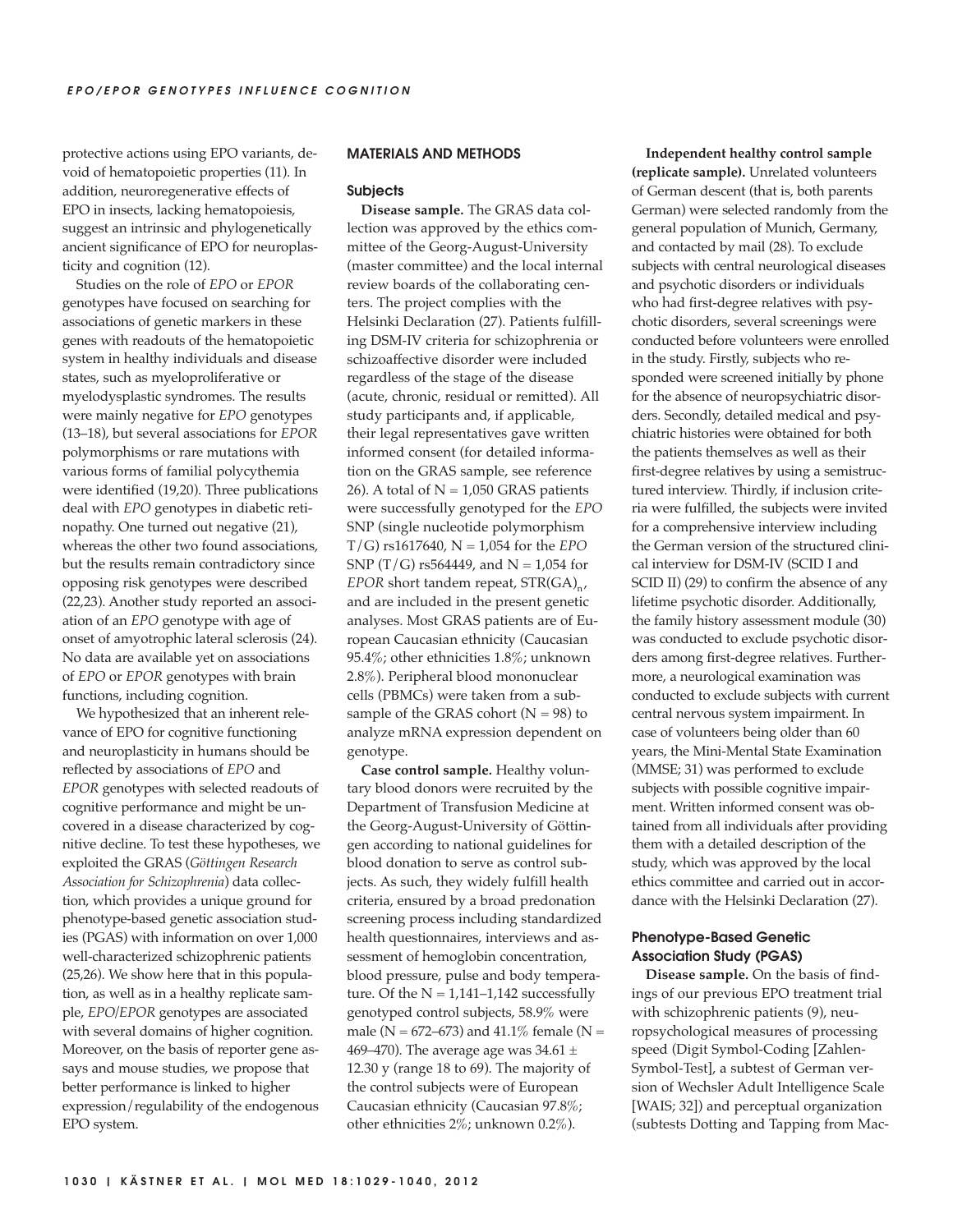|                                                                | EPO rs1617640                                          |                                                        |                                            |                       | EPOR STR $(GA)$ <sub>n</sub>                             |                                            |                  | EPO and EPOR                         |                                                        |                    |  |
|----------------------------------------------------------------|--------------------------------------------------------|--------------------------------------------------------|--------------------------------------------|-----------------------|----------------------------------------------------------|--------------------------------------------|------------------|--------------------------------------|--------------------------------------------------------|--------------------|--|
|                                                                | GG                                                     | GT                                                     | <b>TT</b>                                  | Effect<br>$(p)^\circ$ | Low sum                                                  | High sum                                   | Effect<br>(p)    | GG and<br>$21 - 35$<br>repeats       | All other<br>combinations                              | Effect<br>(p)      |  |
| Disease sample (GRAS), mean $\pm$ SD (95% CI) <sup>b,c,d</sup> |                                                        |                                                        |                                            |                       |                                                          |                                            |                  |                                      |                                                        |                    |  |
| Perceptual organization                                        | $N = 161 - 172$                                        | $N = 408 - 465$ $N = 345 - 381$                        |                                            |                       | $N = 466 - 509$ $N = 448 - 509$                          |                                            |                  | $N = 60 - 63$                        | $N = 854 - 955$                                        |                    |  |
| Dotting and Tapping                                            | $0.08 \pm 1.98$<br>$(-0.22 - 0.38)$                    | $0.02 \pm 1.83$<br>$(-0.14 - 0.19)$                    | $-0.11 \pm 1.94$<br>$(-0.30 - 0.09)$       | 1.492<br>(0.222)      | $0.01 \pm 1.85$<br>$(-0.16 - 0.16)$                      | $-0.03 \pm 1.94$<br>$(-0.20 - 0.14)$       | 4.402<br>(0.045) | $0.65 \pm 1.92$<br>$(0.18 - 1.13)$   | $-0.06 \pm 1.88$<br>$(-0.18 - 0.06)$                   | 10.259<br>(0.001)  |  |
| Processing speed                                               |                                                        |                                                        |                                            |                       |                                                          |                                            |                  |                                      |                                                        |                    |  |
| Digit Symbol-Coding (WAIS) <sup>e</sup>                        | $(38.0 - 42.3)$                                        | $40.13 \pm 14.19$ 37.62 $\pm$ 12.73<br>$(36.5 - 38.8)$ | $36.93 \pm 13.42$ 8.868<br>$(35.6 - 38.3)$ | (0.003)               | $37.80 \pm 13.20$<br>$(36.7 - 38.9)$                     | $37.77 \pm 13.38$ 1.893<br>$(36.6 - 38.9)$ | (0.169)          | $(40.0 - 47.1)$                      | $43.57 \pm 14.46$ $37.40 \pm 13.12$<br>$(36.6 - 38.2)$ | 16.166<br>(<0.001) |  |
| Cognition composite <sup>f</sup>                               | $0.08 \pm 0.94$<br>$(-0.07 - 0.22)$                    | $-0.01 \pm 0.88$<br>$(-0.09 - 0.08)$                   | $-0.07 \pm 0.92$<br>$(-0.16 - 0.03)$       | 3.327                 | $-0.00 \pm 0.89$<br>$(0.036)$ $(-0.09-0.07)$             | $-0.02 \pm 0.93$<br>$(-0.11 - 0.06)$       | 4.274<br>(0.039) | $0.37 \pm 0.90$<br>$(0.14 - 0.59)$   | $-0.04 \pm 0.90$<br>$(-0.10 - 0.02)$                   | 13.891<br>(<0.001) |  |
| Verbal learning and<br>memory (VLMT) <sup>9</sup>              | $42.74 \pm 13.22$ $42.22 \pm 12.84$<br>$(40.7 - 44.8)$ | $(41.0 - 43.5)$                                        | $40.62 \pm 12.69$<br>$(39.3 - 42.0)$       | 0.852<br>(0.356)      | $42.22 \pm 13.00$<br>$(41.1 - 43.4)$                     | $41.18 \pm 12.82$ 5.298<br>$(40.0 - 42.4)$ | (0.022)          | $46.72 \pm 12.49$<br>$(43.6 - 49.9)$ | $41.36 \pm 12.83$<br>$(40.5 - 42.2)$                   | 9.063<br>(0.003)   |  |
|                                                                |                                                        |                                                        |                                            |                       | Healthy individuals, mean $\pm$ SD (95% CI) <sup>h</sup> |                                            |                  |                                      |                                                        |                    |  |
| Perceptual organization                                        | $N = 332$                                              | $N = 1095$                                             | $N = 859$                                  |                       | $N = 447$                                                | $N = 434$                                  |                  | $N = 50$                             | $N = 831$                                              |                    |  |
| Block Design (WAIS) <sup>e</sup>                               | $31.78 \pm 9.24$<br>$(30.8 - 32.8)$                    | $30.32 \pm 9.43$<br>$(29.8 - 30.9)$                    | $30.32 \pm 9.58$<br>$(29.7 - 31.0)$        | 7.263<br>(0.007)      | $32.83 \pm 9.18$<br>$(32.0 - 33.7)$                      | $30.99 \pm 8.76$<br>$(30.2 - 31.8)$        | 9.815<br>(0.002) | $33.46 \pm 9.23$<br>$(30.9 - 36.0)$  | $31.83 \pm 9.00$<br>$(31.2 - 32.4)$                    | 1.068<br>(0.302)   |  |
| Processing speed                                               |                                                        |                                                        |                                            |                       |                                                          |                                            |                  |                                      |                                                        |                    |  |
| Digit Symbol-Coding (WAIS) <sup>e</sup>                        | $(51.8 - 54.6)$                                        | $53.19 \pm 13.22$ $51.74 \pm 12.96$<br>$(51.0 - 52.5)$ | $51.34 \pm 13.33$<br>$(50.5 - 52.2)$       | 4.116<br>(0.043)      | $54.29 \pm 12.08$<br>$(53.2 - 55.4)$                     | $54.13 \pm 12.12$ 0.004<br>$(53.0 - 55.3)$ | (0.953)          | $56.56 \pm 10.68$<br>$(53.6 - 59.5)$ | $54.07 \pm 12.16$<br>$(53.2 - 54.9)$                   | 1.678<br>(0.196)   |  |
| Cognition composite <sup>t</sup>                               | $0.12 \pm 0.88$<br>$(0.02 - 0.21)$                     | $-0.01 \pm 0.88$<br>$(-0.07 - 0.04)$                   | $-0.03 \pm 0.89$<br>$(-0.09 - 0.03)$       | 7.768<br>(0.005)      | $0.22 \pm 0.84$<br>$(0.14 - 0.29)$                       | $0.11 \pm 0.79$<br>$(0.04 - 0.19)$         | 4.142<br>(0.043) | $0.34 \pm 0.81$<br>$(0.11 - 0.56)$   | $0.16 \pm 0.82$<br>$(0.10 - 0.21)$                     | 2.025<br>(0.155)   |  |

Table 1. Association of EPO and EPOR genotypes with cognitive target variables in schizophrenic patients (GRAS) and healthy individuals.

a Effects for GG versus T carriers.

<sup>b</sup>Analysis of covariance (ANCOVA) with age, negative symptoms (PANSS), medication status (chlorpromazine equivalents) and duration of disease as covariates, and Blom-transformed single targets.

c Owing to missing data upon phenotyping and the exclusion of nonnative German speakers for language-dependent readouts (VLMT), sample size varies between  $N = 914-1018$  in the total GRAS sample.

<sup>d</sup>CI, confidence interval.

<sup>e</sup>Test from German version of WAIS (32).

f Cognition composite represents mean of Dotting and Tapping subtests and Digit Symbol-Coding test (both tests Blom transformed). <sup>9</sup> Exclusion of nonnative German speakers ( $N = 92$ ).

h<br>Analysis of covariance (ANCOVA) with age as covariate and Blom-transformed single targets.

Quarrie Test for Mechanical Ability; 33) were selected from the GRAS database for phenotype–genotype association analyses (target variables). The "Verbal Learning and Memory Test" (Verbaler Lern- und Merkfähigkeitstest [VLMT]; 34) was included as another target variable to cover aspects of short-term memory. Additionally, to demonstrate the specificity of genotype associations with the selected cognitive readouts, sociodemographic (that is, age, gender, level of education) and clinical variables (age at

first episode, duration of disease, medication status, Positive and Negative Syndrome Scale [PANSS; 35] subscales and Global Assessment of Functioning [GAF; 36]) were included in the analysis (see Table 1 for target and Table 2 for sociodemographic and clinical variables).

**Healthy individuals (replicate sample).** To replicate the phenotype–genotype associations found in GRAS patients in an independent group of healthy individuals, we aimed at covering comparable domains of processing speed and perceptual organization. Digit Symbol-Coding test as measure of processing speed and Block Design (Mosaik-Test) as test of perceptual organization capacities (both from German version of WAIS; 32) were employed. Unfortunately, neuropsychological tests measuring verbal memory were not available in sufficient numbers for replication.

#### **Statistical Analyses**

Statistical analyses of phenotype– genotype associations for healthy and schizophrenic individuals were per-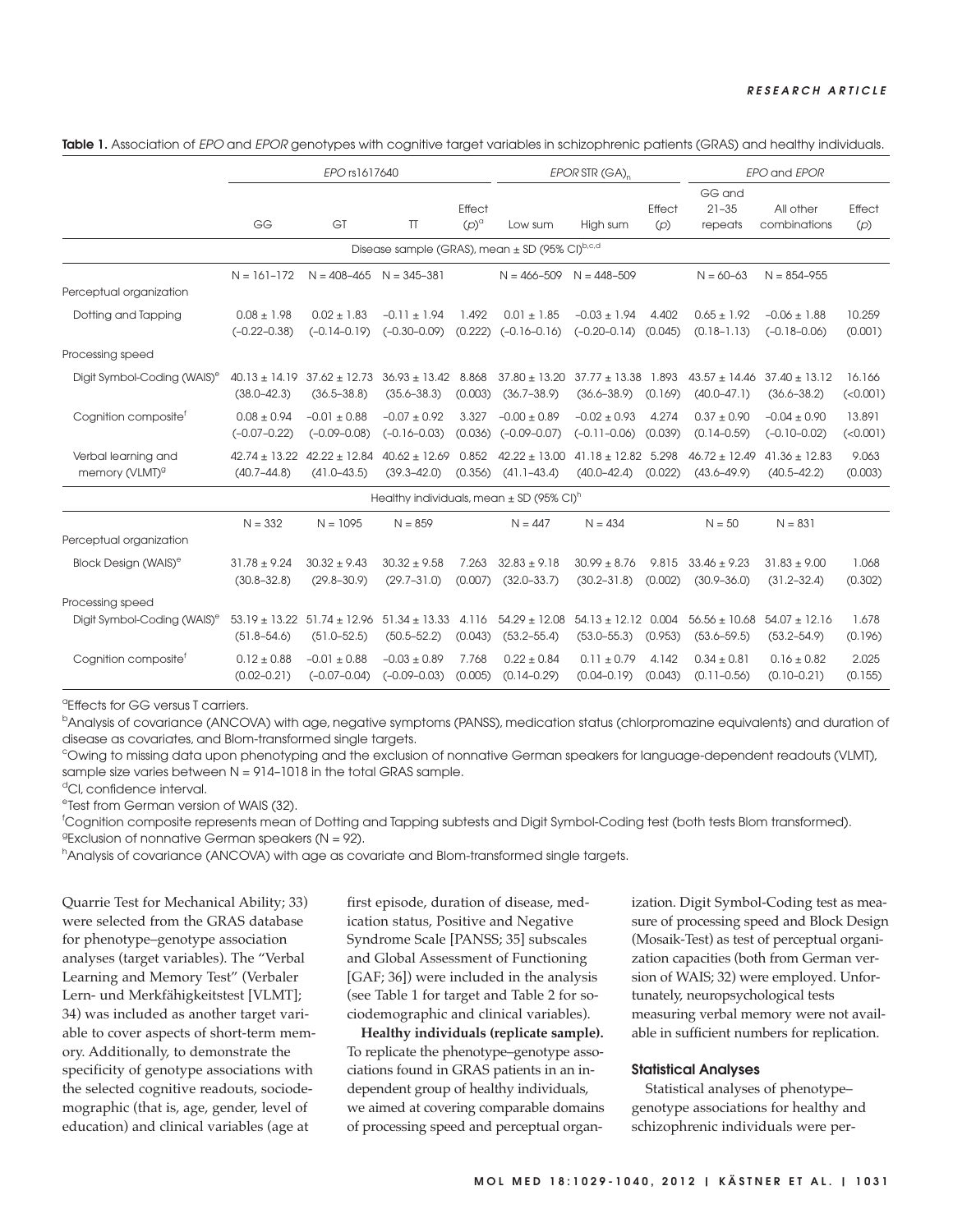#### **EPO/EPOR GENOTYPES INFLUENCE COGNITION**

|                                                                                                    | EPO rs1617640                                                                                 |                                                                                                |                                                        |                       | EPOR STR $(GA)$ <sub>n</sub>                                                                                            |                                                          |                  | EPO and EPOR                                                                     |                                                                                     |                  |
|----------------------------------------------------------------------------------------------------|-----------------------------------------------------------------------------------------------|------------------------------------------------------------------------------------------------|--------------------------------------------------------|-----------------------|-------------------------------------------------------------------------------------------------------------------------|----------------------------------------------------------|------------------|----------------------------------------------------------------------------------|-------------------------------------------------------------------------------------|------------------|
| <b>Basic variables</b>                                                                             | GG                                                                                            | GT                                                                                             | $\top$                                                 | Effect<br>$(p)^\circ$ | Low sum                                                                                                                 | High sum                                                 | Effect<br>(p)    | GG and<br>$21 - 35$<br>repeats                                                   | All other<br>combinations                                                           | Effect<br>(p)    |
|                                                                                                    |                                                                                               |                                                                                                | Disease sample (GRAS) (95% CI)b,c,d                    |                       |                                                                                                                         |                                                          |                  |                                                                                  |                                                                                     |                  |
|                                                                                                    | $N = 165 - 171$                                                                               | $N = 452 - 483$                                                                                | $N = 366 - 388$                                        |                       | $N = 496 - 519$                                                                                                         | $N = 484 - 520$                                          |                  | $N = 60 - 63$                                                                    | $N = 920 - 976$                                                                     |                  |
| Age, mean ± SD, y                                                                                  | $40.32 \pm 12.48$<br>$(38.4 - 42.2)$                                                          | $39.15 \pm 12.43$<br>$(38.0 - 40.3)$                                                           | $39.69 \pm 12.74$<br>$(38.4 - 41.0)$                   | (0.316)               | $39.67 \pm 12.39$<br>$(38.6 - 40.7)$                                                                                    | $39.42 \pm 12.71$<br>$(38.3 - 40.5)$                     | (0.540)          | $37.34 \pm 12.50$<br>$(34.23 - 40.5)$                                            | $39.69 \pm 12.55$ (0.166)<br>$(38.9 - 40.5)$                                        |                  |
| Gender, no. (%), male                                                                              | 110 (63.6%)<br>$(54.6 - 72.6)$                                                                | 332 (67.9%)<br>$(62.9 - 72.9)$                                                                 | 260 (67%)<br>$(61.3 - 72.7)$                           | 1.002<br>(0.317)      | 352 (67.2%)<br>$(62.4 - 72.2)$                                                                                          | 350 (66.4%)<br>$(61.5 - 71.4)$                           | 0.094<br>(0.759) | 43 (68.3%)<br>$(54.3 - 82.2)$                                                    | 659 (66.8%)<br>$(63.2 - 70.4)$                                                      | 0.059<br>(0.808) |
| Ethnicity, no. (%), Caucasian <sup>e</sup>                                                         | 171 (98.8%)<br>$(97.2 - 100.4)$                                                               | 461 (94.3%)<br>$(92.2 - 96.4)$                                                                 | 368 (94.8%)<br>$(92.6 - 97.1)$                         | 1.916<br>(0.384)      | 499 (95.4%)<br>$(93.6 - 97.2)$                                                                                          | 501 (95.1%)<br>$(93.2 - 97.0)$                           | 1.691<br>(0.429) | 63 (100.0%)<br>$(-)$                                                             | 937 (94.9%)<br>$(93.5 - 96.3)$                                                      | 1.276<br>(0.528) |
| Years of education, mean $\pm$ SD <sup>T</sup>                                                     | $12.40 \pm 3.15$<br>$(11.9 - 12.9)$                                                           | $12.11 \pm 2.93$<br>$(11.8 - 12.4)$                                                            | $11.95 \pm 3.23$<br>$(11.6 - 12.3)$                    | (0.208)               | $12.16 \pm 3.06$<br>$(10.7 - 14.5)$                                                                                     | $12.05 \pm 3.10$<br>$(12.0 - 15.7)$                      | (0.528)          | $12.75 \pm 3.25$<br>$(11.9 - 13.6)$                                              | $12.06 \pm 3.07$<br>$(11.9 - 12.3)$                                                 | (0.143)          |
| Current occupation, no. (%),<br>unemployed                                                         | 30 (17.3%)<br>$(3.8 - 30.9)$                                                                  | 77 (15.7%)<br>$(7.6 - 23.9)$                                                                   | 59 (15.2%)<br>$(6.0 - 24.4)$                           | 0.275<br>(0.600)      | 75 (14.3%)<br>$(6.4 - 22.3)$                                                                                            | 91 (17.3%)<br>$(9.5 - 25.0)$                             | 1.805<br>(0.179) | 14 (22.2%)<br>$(0.4 - 44.0)$                                                     | 152 (15.4%)<br>$(9.7 - 21.1)$                                                       | 1.915<br>(0.166) |
| Age at first episode, mean $\pm$ SD, y<br>Duration of disease (first episode),<br>mean $\pm$ SD, y | $26.72 \pm 9.30$<br>$(25.3 - 28.1)$<br>$13.25 \pm 11.48$ 13.28 $\pm$ 10.71<br>$(11.5 - 15.0)$ | $25.73 \pm 8.21$<br>$(25.0 - 26.5)$<br>$(12.3 - 14.2)$                                         | $26.75 \pm 8.94$<br>$(25.9 - 27.6)$<br>$(11.8 - 13.9)$ | (0.742)               | $26.35 \pm 8.71$<br>$(25.6 - 27.1)$<br>$12.83 \pm 10.34$ (0.811) $13.27 \pm 10.44$ 12.94 $\pm 10.96$<br>$(12.4 - 14.2)$ | $26.19 \pm 8.66$<br>$(25.5 - 26.9)$<br>$(12.0 - 13.9)$   | (0.654)          | $25.12 \pm 9.30$<br>$(22.8 - 27.4)$<br>$(0.365)$ 11.80 ± 11.27<br>$(9.0 - 14.6)$ | $26.35 \pm 8.64$<br>$(25.8 - 26.9)$<br>$13.19 \pm 10.66$ (0.161)<br>$(12.5 - 13.9)$ | (0.101)          |
| Smoker status, no (%), smoker                                                                      | 57(33.7)<br>$(20.6 - 40.8)$                                                                   | 128(27.2)<br>$(23.2 - 31.2)$                                                                   | 113 (30.5)<br>$(25.8 - 35.2)$                          | 2.776<br>(0.250)      | 148(29.1)<br>$(25.2 - 33.0)$                                                                                            | 154 (30.5)<br>$(26.5 - 34.5)$                            | 0.244<br>(0.621) | 22(35.5)<br>$(23.6 - 47.4)$                                                      | 276 (29.1)<br>$(26.2 - 32.0)$                                                       | 1.135<br>(0.287) |
| Chlorpromazine equivalents,<br>$mean \pm SD$                                                       |                                                                                               | $637.1 \pm 514.8$ 724.29 $\pm$ 792.18 671.7 $\pm$ 647.5<br>$(559.5 - 714.7)$ $(653.6 - 794.9)$ | $(607.0 - 736.4)$                                      | (0.957)               | $751.5 \pm 727.3$                                                                                                       | $680.6 \pm 674.2$<br>$(637.9 - 736.1)$ $(622.5 - 738.7)$ | (0.486)          | $542.6 \pm 427.9$<br>$(436.9 - 648.3)$                                           | $713.1 \pm 714.2$ (0.174)<br>$(655.3 - 754.0)$                                      |                  |
| PANSS positive, mean $\pm$ SD                                                                      | $13.49 \pm 6.17$<br>$(12.6 - 14.4)$                                                           | $14.30 \pm 6.75$<br>$(13.7 - 14.9)$                                                            | $13.16 \pm 5.75$<br>$(12.6 - 13.7)$                    | (0.669)               | $13.95 \pm 6.45$<br>$(13.4 - 14.5)$                                                                                     | $13.53 \pm 6.16$<br>$(13.0 - 14.1)$                      | (0.355)          | $13.98 \pm 6.59$<br>$(12.3 - 15.6)$                                              | $13.72 \pm 6.30$<br>$(13.3 - 14.1)$                                                 | (0.805)          |
| PANSS negative, mean $\pm$ SD                                                                      | $17.69 \pm 7.78$<br>$(16.5 - 18.9)$                                                           | $18.68 \pm 8.11$<br>$(17.9 - 19.4)$                                                            | $18.09 \pm 7.73$<br>$(17.3 - 18.9)$                    | (0.286)               | $18.80 \pm 8.30$<br>$(18.1 - 19.5)$                                                                                     | $17.78 \pm 7.49$<br>$(17.1 - 18.4)$                      | (0.106)          | $18.18 \pm 7.98$<br>$(16.2 - 20.2)$                                              | $18.30 \pm 7.92$<br>$(17.8 - 18.8)$                                                 | (0.863)          |
| PANSS general, mean $\pm$ SD                                                                       | $33.37 \pm 11.17$<br>$(31.7 - 35.1)$                                                          | $34.56 \pm 12.51$<br>$(33.4 - 35.7)$                                                           | $32.88 \pm 11.28$<br>$(31.7 - 34.0)$                   | (0.809)               | $(33.0 - 35.2)$                                                                                                         | $34.10 \pm 12.43$ $33.36 \pm 11.25$<br>$(32.4 - 34.4)$   | (0.610)          | $33.20 \pm 12.29$<br>$(30.1 - 36.3)$                                             | $33.77 \pm 11.83$ (0.570)<br>$(33.0 - 34.5)$                                        |                  |
| PANSS total, mean $\pm$ SD                                                                         | $64.34 \pm 22.53$<br>$(60.9 - 67.8)$                                                          | $67.43 \pm 24.72$<br>$(65.2 - 69.7)$                                                           | $64.03 \pm 22.08$<br>$(61.8 - 63.3)$                   | (0.484)               | $(64.7 - 69.1)$                                                                                                         | $66.89 \pm 24.96$ $64.38 \pm 21.73$<br>$(62.4 - 66.3)$   | (0.284)          | $65.30 \pm 24.95$<br>$(59.0 - 71.6)$                                             | $65.67 \pm 23.36$ (0.733)<br>$(64.2 - 67.2)$                                        |                  |
| $GAE$ mean $\pm$ SD                                                                                | $45.88 \pm 18.48$<br>$(43.1 - 48.7)$                                                          | $45.30 \pm 17.26$<br>$(43.7 - 46.9)$                                                           | $46.40 \pm 16.67$ (0.934)<br>$(44.7 - 48.1)$           |                       | $46.09 \pm 17.78$<br>$(44.5 - 47.6)$                                                                                    | $45.51 \pm 16.72$<br>$(44.1 - 47.0)$                     | (0.836)          | $47.02 \pm 18.60$<br>$(42.4 - 51.7)$                                             | $45.72 \pm 17.16$ (0.749)<br>$(44.6 - 46.8)$                                        |                  |
|                                                                                                    |                                                                                               |                                                                                                | Healthy individuals (95% CI) <sup>b</sup>              |                       |                                                                                                                         |                                                          |                  |                                                                                  |                                                                                     |                  |
|                                                                                                    | $N = 335$                                                                                     | $N = 1,111$                                                                                    | $N = 869$                                              |                       | $N = 449$                                                                                                               | $N = 437$                                                |                  | $N = 50$                                                                         | $N = 836$                                                                           |                  |
| Age, mean $\pm$ SD, y                                                                              | $51.12 \pm 16.37$<br>$(49.4 - 52.9)$                                                          | $51.91 \pm 15.45$<br>$(51.0 - 52.8)$                                                           | $52.18 \pm 15.42$<br>$(51.2 - 53.2)$                   | (0.686)               | $(46.7 - 49.3)$                                                                                                         | $47.97 \pm 14.16$ $48.52 \pm 14.42$<br>$(47.2 - 49.9)$   | (0.427)          | $46.88 \pm 15.14$<br>$(42.7 - 51.1)$                                             | $48.32 \pm 14.24$ (0.605)<br>$(47.4 - 49.3)$                                        |                  |
| Gender, no. (%), male                                                                              | 160 (47.8%)<br>$(40.0 - 55.5)$                                                                | 547 (49.2%)<br>$(45.1 - 53.4)$                                                                 | 416 (47.9%)<br>$(43.1 - 52.7)$                         | 0.088<br>(0.767)      | 221 (44.6%)<br>$(38.1 - 51.2)$                                                                                          | 198 (40.2%)<br>$(33.3 - 47.0)$                           | 1.359<br>(0.244) | 23 (46.0%)<br>$(25.6 - 66.4)$                                                    | 396 (47.4%)<br>$(42.5 - 52.3)$                                                      | 0.035<br>(0.851) |
| Education, no. (%), low level <sup>g</sup>                                                         | 60 (20.6%)<br>$(11.0 - 30.1)$                                                                 | 287 (25.8%)<br>$(20.8 - 30.9)$                                                                 | 224 (25.8%)<br>$(20.1 - 31.5)$                         | 4.316<br>(0.116)      | 101 (20.4%)<br>$(12.5 - 28.3)$                                                                                          | 90 (18.3%)<br>$(10.3 - 26.2)$                            | 1.108<br>(0.575) | 7 (14.0%)<br>$(-11.7-39.7)$                                                      | 184 (22.0%)<br>$(16.0 - 28.0)$                                                      | 3.386<br>(0.184) |

**Table 2.** Sociodemographic and disease-related variables in schizophrenic patients and healthy controls are not associated with EPO/EPOR genotypes.

a Effects for GG versus T carriers.

<sup>b</sup>Methods used: Mann-Whitney U tests and  $\chi^2$  tests.

c Owing to missing data upon phenotyping, sample size varies between N = 771–1,049 in the total GRAS sample.

<sup>d</sup>CI, confidence interval.

e Exploratory exclusion of non-Caucasian subjects did not appreciably alter any of the main findings of the paper.

f Rating according to graduation/certificate; patients currently in school or in educational training are excluded.

<sup>g</sup> Low level education: equal or less than nine years of academic formation.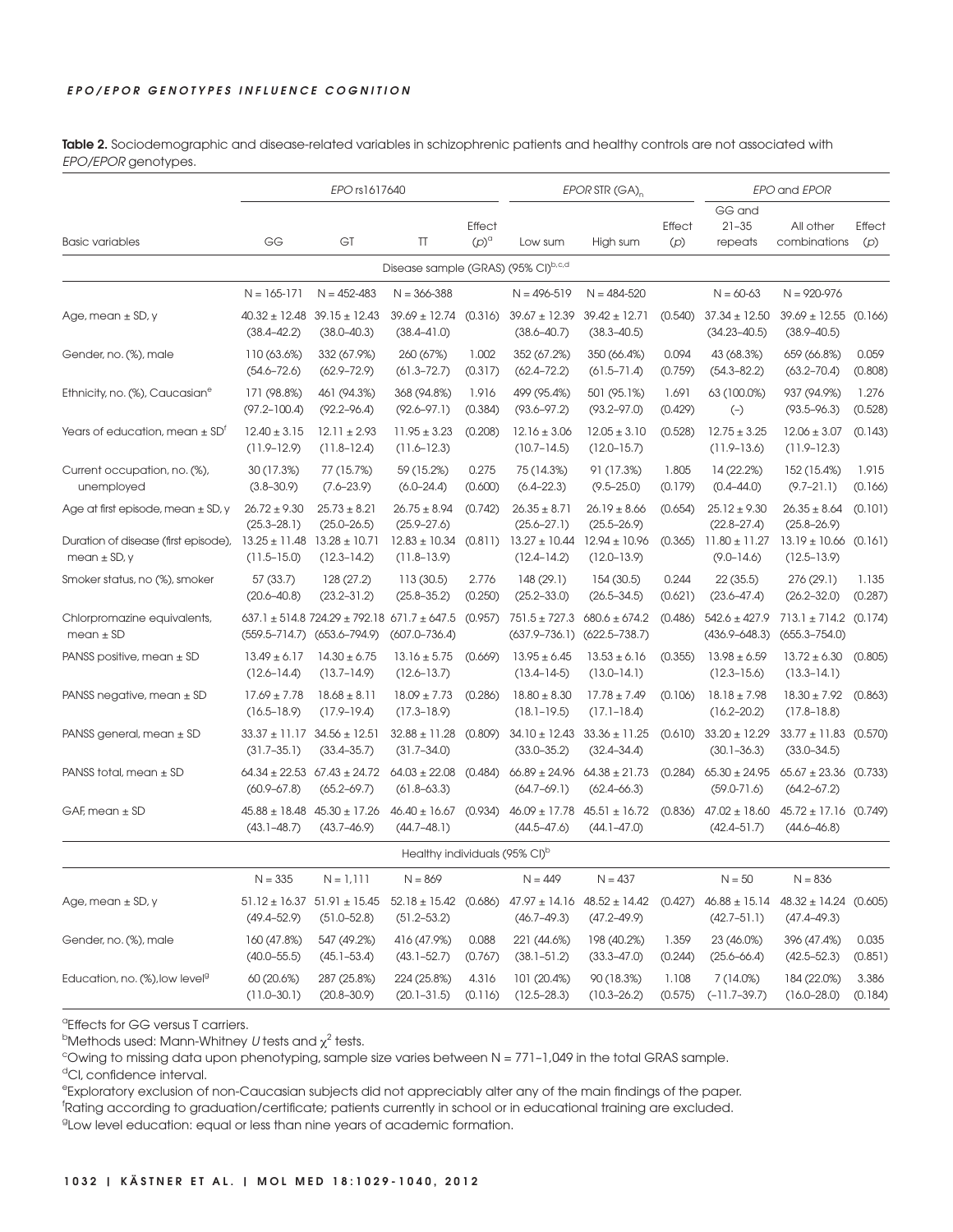formed using SPSS for Windows version 17.0 (SPSS Inc., Chicago, IL, USA; http:// www.spss.com). GraphPad Prism, version 5.01 (La Jolla, CA, USA) was used to analyze expression and mouse data.

**Case control study (disease sample versus healthy blood donors or replicate sample).** For *EPOR* STR  $(GA)_{n}$ , the sum of repeat lengths of both alleles was analyzed. To account for intraindividual allelic heterogeneity (that is, the degree of heterogeneity between the two alleles), the difference between allelic repeat lengths was calculated. Distributions of single allele lengths, allelic repeat sum, allelic heterogeneity and of *EPO* SNP genotypes (SNPs rs1617640 and rs564449) between schizophrenic subjects and healthy controls were assessed by χ<sup>2</sup> tests with (*EPOR*) and without (*EPO*) Monte Carlo sampling (1,000 runs).

**PGAS.** For the phenotype–genotype association analysis using the *EPO* SNP rs1617640 as independent variable, T carriers (GT and TT) were aggregated and contrasted with individuals homozygous for the G allele. Group comparisons for the *EPOR* repeat were based on median splits (21–36 versus 37–54; for the first PGAS approach, Tables 1 and 2) or tercile splits (21–35 versus 36–38 versus 39–54; for more detailed subgroup comparisons, see Figure 1F) of allelic repeat sums. Data on cognitive target variables are presented such that higher values always indicate better performance. They were standardized to mean zero and variance one by Blom transformation (37). In language dependent tests (VLMT), nonnative German speakers ( $N = 92$ ) were excluded for analyses. A cognition composite score was calculated for each individual representing the mean of the Blom-transformed data for processing speed and perceptual organization. Genotype differences were assessed by analysis of covariance including covariates age (both healthy individuals and disease controls), duration of disease, chlorpromazine equivalents and severity of negative symptoms (PANSS; the latter three covariates only for the disease sample) as they are known to influence performance on neuropsychological

tests. Genotype differences with respect to sociodemographic and clinical readouts were tested using  $\chi^2$  (nominal variables) or Mann-Whitney *U* tests (continuous variables). The impact of *EPO* and *EPOR* genotypes on mRNA levels and expression differences dependent on *EPOR* genotype were tested nonparametrically using Kruskal-Wallis and Mann- Whitney *U* tests in the subsample of patients of whom PBMCs were available  $(N = 98)$ .

## **DNA Extraction and Normalization**

**Disease sample and healthy blood donors.** Genomic DNA was purified from whole blood using JETQUICK Blood & Cell Culture DNA Spin Kit (Genomed GmbH, Löhne, Germany) according to the manufacturer's protocol. Resulting DNA samples were aliquoted and stored at –80°C. For further analysis, DNA was normalized to 50ng/μL with an automated robotic platform (Microlab Star, Hamilton, Bonaduz, Switzerland). For quality control, each sample was analyzed with a 0.8% agarose gel.

**Healthy individuals (replicate sample).** DNA extraction was done with the QIAamp Blood Maxi Kit (Qiagen, Hilden, Germany). DNA concentration was adjusted using the PicoGreen quantitation reagent (Invitrogen, Karlsruhe, Germany).

## **Genotyping—Analysis of SNPs in the hEPO Gene**

**Disease sample and healthy blood donors.** The selected SNPs (rs1617640 and rs564449) in the *EPO* gene were analyzed using Simple Probes (TIB Molbiol, Berlin, Germany) and called using the LightCycler 480 Genotyping Software implemented in the LightCycler 480 system (Roche, Mannheim, Germany). The reaction mixture (10 μL) was prepared with 20 ng of DNA in 384 well plates according to standard protocols (Roche). In each run, eight positive controls (hgDNA, Bioline, Luckenwalde, Germany) and negative water blanks were included for quality and internal control purposes. Overall, successfully genotyped markers amounted to 99.7–99.9%.

**Healthy individuals (replicate sample).** The SNP rs1617640 was genotyped using the iPLEX assay on the Mass-ARRAY MALDI-TOF mass spectrometer (Sequenom, Hamburg, Germany). Genotyping call rates were all >95%.

## **Genotyping—Analysis of GA Repeats (Both Disease Sample and Healthy Individuals)**

The polymorphic GA repeat in the promoter region of *hEPOR* was amplified from genomic DNA by PCR. Primers were chosen from de la Chapelle *et al*., 1993 (38): *hEPOR*<sub>\_</sub>(GA)<sub>n</sub> forward: 5'-FAM GGTGA CAGAG CAACA CCCTG-3′; *hEPOR*\_(GA)<sub>n</sub> reverse: 5'-ATCAG CATCT CTTCC CAGCC-3′ resulting in a PCR fragment of ~186bp. Due to the presence of GGAA repeats in the same region (20), we likely obtained aggregates of all repeats, that is, GGAA as well as GA. Since we assume that the aggregates as a whole are important for modulating function, we did not further analyze the exact composition of the aggregates. In fact, our data validate this assumption. For each sample, the reaction mixture (20 μL) was prepared in 384 well plates, each containing 20 ng of human genomic DNA, 125 μmol/L dNTPs each, 200 nmol/L FAM-labeled forward primer and the reverse primer and 1U Phire polymerase (Finnzymes, Espoo, Finland). The amplicons were separated using size electrophoresis on the ABI 3730 XL DNA Analyzer (Applied Biosystems, Foster City, CA, USA). For this, samples were diluted 1:50 with 0.3 mmol/L EDTA and 4 μL were mixed with 6 μL LIZ-500 Size Standard (Applied Biosystems). Raw data were processed using the Gene Mapper Software 4.0 (Applied Biosystems).

## **Analysis of Peripheral Blood Mononuclear Cells (PBMCs)**

Blood was collected in CPDA (citrate phosphate dextrose adenine) tubes from schizophrenic patients with different genotypes at the selected markers. PBMCs were isolated applying the standard Ficoll-Paque Plus isolation procedure (GE Healthcare, München, Ger-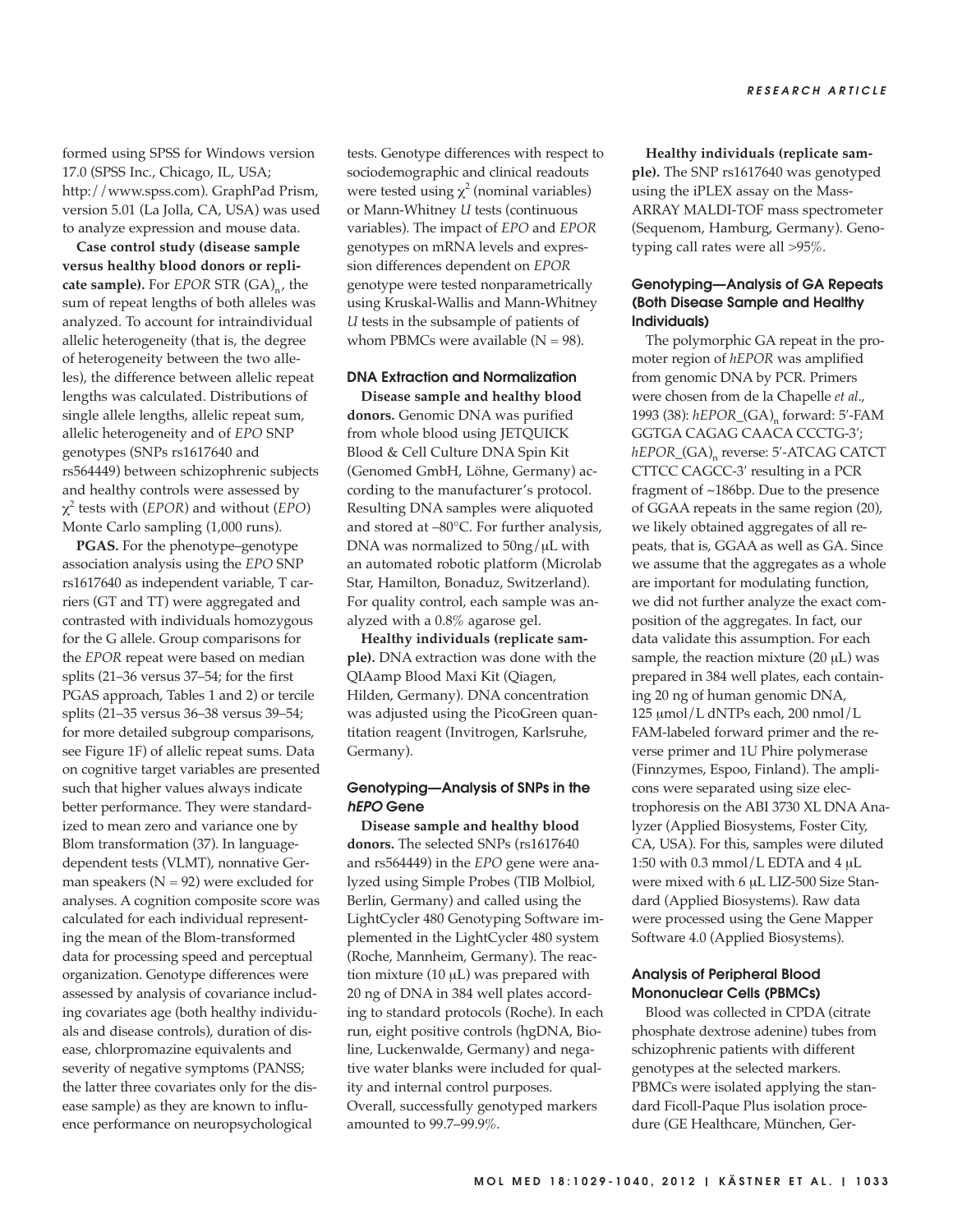many). RNA was prepared using Qiagen miRNeasy Mini Kit (Qiagen). 1 μg of RNA per sample was used to synthesize cDNA (SuperScriptIII, Invitrogen). The qRT-PCR was performed with the aid of SYBR Green detection on the LightCycler 480 system (Roche). The starting amount of cDNA was 20 ng; the number of PCR cycles was 30–34 for EPO and 27–31 for EPOR. Primers were added at 0.5 pMol. CT (cycle threshold) values for *EPO and EPOR* were standardized to CT values of *GAPDH*. *hEPO*\_qRT-PCR forward: 5′- TCCCA GACAC CAAAG TTAAT TTCTA-3′; *hEPO*\_qRT-PCR reverse: 5′- CCCTG CCAGA CTTCT ACGG-3′; *hEPOR*\_qRT-PCR forward: 5′-TTGGA GGACT TGGTG TGTTT C-3′; *hEPOR*\_qRT-PCR reverse: 5′-AGCTT CCATG GCTCA TCCT-3′; *hGAPDH*\_qRT-PCR forward: 5′-CTGAC TTCAA CAGCG ACACC-3′; *hGAPDH*\_qRT-PCR reverse: 5′-TGCTG TAGCC AAATT CGTTG T-3′.

#### **Cloning and Transfection Studies**

**Constructs.** The *EPO* promoter constructs were built according to Tong and coworkers (23). Briefly, the promoter site (1.5 kb) including either G or T at rs1617640 was PCR amplified from respective human samples and cloned into the pGL3 basic vector (Promega, Mannheim, Germany). In addition, constructs including the 3′ region of human *EPO*, as this is known to be of major importance for the regulation of EPO expression, were designed. For this, the following primers including *Xba*I sites were used: *hEPO*\_3′ forward: 5′-*GCGTC TAGA*C CAGGT GTGTC CACCT-3′; *hEPO*\_3′ reverse: 5′-*GCGTC TAGA*A TGACA ATCTC AGCGC-3′.

All constructs were verified by restriction enzyme digestion and complete bidirectional DNA sequencing.

**Luciferase Assays.** Neuro2a (N2a) cells (LGC Standards GmbH, Wesel, Germany) were plated in 96-well cell culture plates (NUNC, Langenselbold, Germany) at 15,000 cells per well in DMEM supplemented with 5% FCS without antibiotics. At 16–18 h after plating, cells were transfected with Lipofectamine 2000 (Invitrogen) using the manufacturer's protocol. Of the different *EPO* constructs, 30 ng (containing G or T) and 1 ng of pRL-TK control vector (Promega) were cotransfected. For each treatment, six replicates were performed. At 24 h after transfection, cobalt chloride (CoCl<sub>2</sub>), a well known mimetic of hypoxic EPO induction (39,40), was added in different concentrations to induce chemical hypoxia to the transfected cells. Concentrations were selected such that after the CoCl, exposure, no signs of toxicity or increased cell death were observed (Trypan blue counts <1% in all conditions, including normoxic controls). At 48 h after transfection, cells in each well were lysed, using 30 μL passive lysis buffer (Promega). The dual-luciferase reporter assay (Promega) was used according to the manufacturer's protocol. Prior to measurement, lysates were transferred into a black plastic microtiter plate. Measurements were performed with the microplate reader Mitras LB940 (Berthold Technologies, Regensdorf, Switzerland) and associated software MicroWin 2000. Firefly values were divided by the corresponding Renilla readings producing values expressed as relative luciferase units (RLU).

#### **Mouse Studies**

**The generation and characterization of cEPOR transgenic mice** have been reported in detail elsewhere (7). Briefly,  $EPOR<sup>R129C</sup>$  (cEPOR) bears a single point mutation at nucleotide 484, that is, in the exoplasmic domain, causing a substitution of cysteine for arginine at codon 129 of the N terminus (R129C). The cDNA sequence of cEPOR, containing a hemagglutinin (HA; YPYDVPDY) tag inserted five residues downstream of the signal peptidase cleavage site (41,42) was excised with PacI and SalI from the pMX-HAcEPOR plasmid. The HA-cEPOR cDNA was inserted into pNN265 plasmid, with a modified multiple cloning site, that carries a 5′ hybrid intron and a 3′ intron plus poly-A signal from SV40 through PacI and SalI sites. Finally, the entire DNA fragment of HA-cEPOR, flanked by a hybrid intron at the 5′ end and a polyadenylation signal from SV40 at the 3′ end was cut out from pNN265 vector using *Not*I

and placed downstream of the 8.5kb  $\alpha$ -CaMKII promoter. The TG founders were produced by pronuclear injection of the linearized DNA into C57BL6/N *(TG1)* or FvB/N *(TG2)* zygotes. The analysis of line TG1 mice was performed after 4–7 backcrosses with C57BL6/N wild type mice (that is, all results reported in this study were obtained from generations 4–7 of the TG1 line). The TG1 line was used (because of its clean C57BL6/N background) for the behavioral experiments presented here. Analysis of line TG2 mice was performed after 8–9 backcrossings to C57BL6/N mice. The genotype of transgenic offspring was analyzed by PCR of tail genomic DNA using primers specific for the 3′ end of the α-CaMKII promoter sequence (5′-GGGAG GTAGG AAGAG CGATG-3′) and the 5′ end of the HAcEPOR cDNA sequence (5′-CACCC TGAGT TTGTC CATCC-3′) yielding a 769 bp product. PCR amplification of the tail DNA was carried out with the following conditions: 2 min at 94°C (1 cycle); 30 s at 94°C, 30 s at 60°C and 1 min at 72°C (35 cycles), followed by final extension at 72°C for 10 min.

#### **Behavioral Testing**

All experiments were approved by the local animal care and use committee in accordance with the German Animal Protection Law. For behavioral testing, mice were housed in groups of 3–5 in standard plastic cages, food and water *ad libitum* (except for the 5-choice [water deprivation] and T-maze [food deprivation] training periods). The temperature in the colony room was maintained at 20°–22°C, with a 12 h light:dark cycle (light on at 7 AM). Behavioral experiments were conducted during the light phase of the day (between 8 AM and 5 PM). Mouse data were analyzed using repeated measures analysis of variance (ANOVA) and Mann-Whitney *U* tests.

**Five-choice serial reaction time task (5-CSRTT).** The 5-CSRTT measures higher brain functions, ranging from various discrete learning/memory to attentional paradigms (43,44). A detailed description of the procedure and training steps is given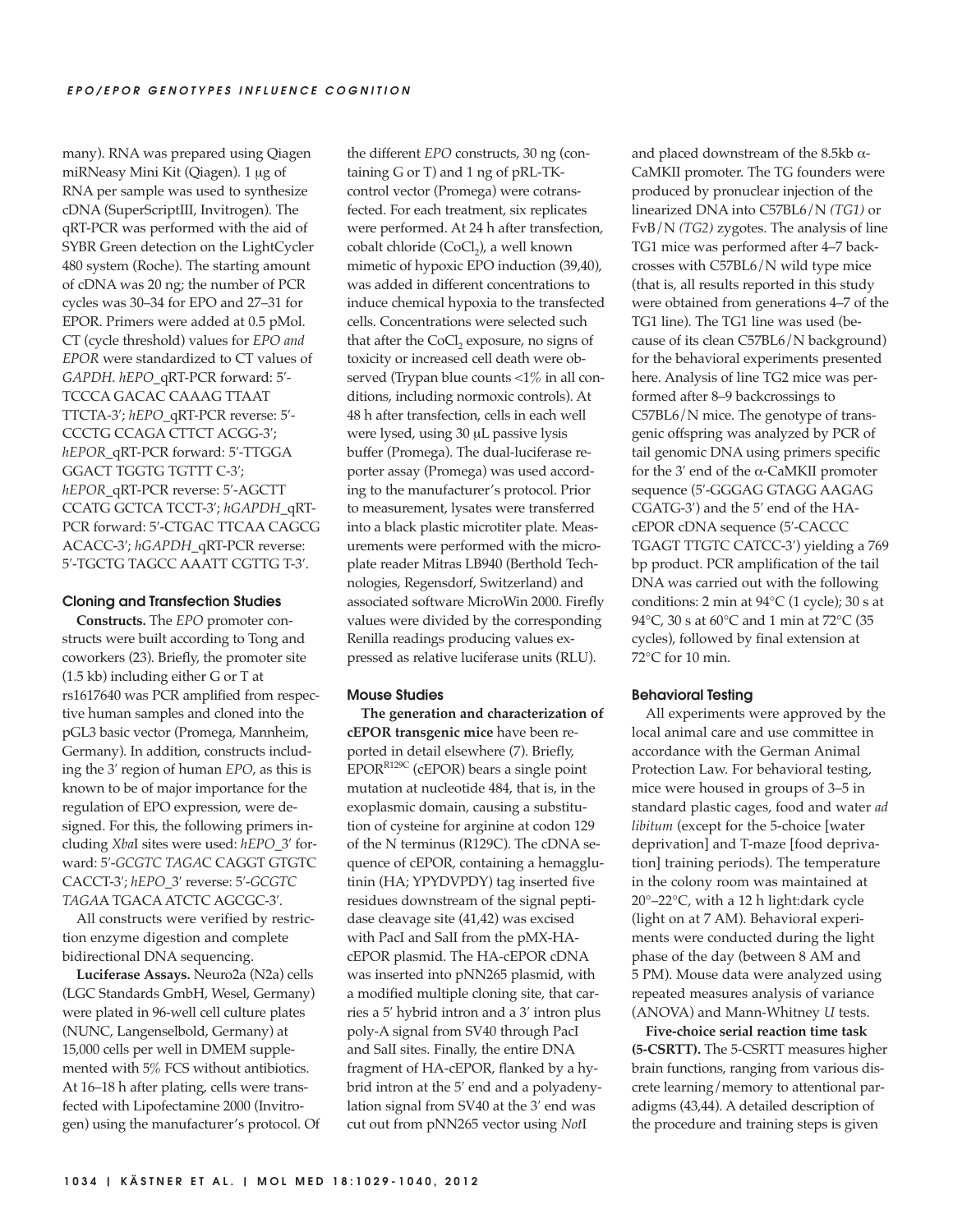

**Figure 1.** EPO and EPOR genotype analyses in schizophrenic patients of the GRAS data collection and healthy controls (blood donors). (A) Genetic overview of EPO/EPOR including analyzed genetic markers. (B,C) A case control study reveals comparable distribution of EPO SNP genotypes in schizophrenic and healthy control subjects, thus excluding EPO genotypes as risk factors for schizophrenia. (D,E) Case control analysis of EPOR STR (GA)<sub>n</sub> repeat lengths shows comparable results for both samples, again excluding a risk constellation of EPOR genotypes. (F) Grouping of genotype combinations with respect to Digit Symbol-Coding test performance uncovers one genotype highly superior to all others: GG&21-35 (lowest) repeat sum. Mean  $\pm$  standard error of the mean (SEM) given;  $\chi^2$  tests and analysis of covariance (ANCOVA) applied.

elsewhere (7). In the present study, we report only the results obtained in intervention phase 3 (variable, short stimulus duration, indicative of speed of processing).

**Novel object recognition task.** Briefly, mice are habituated for 20 min to a gray plastic arena (45 × 45 cm, 35 cm high) with no objects. Next, for the training session, an object is placed in the arena, and the time the mouse spends exploring the object (that is, nose ≤15 mm to the object) is recorded for 10 min (video tracking software Viewer 2; Biobserve, Bonn, Germany). Next, a new, second object is added to the arena and exploration recorded for 10 min (testing session). The whole procedure is repeated several days later with a different set of objects and a 30 min interval between training and

testing session. We use plastic objects of similar size (around 3 cm in diameter) but different shape, texture, and color (pilot experiments had confirmed that mice show no spontaneous preference for any of the objects).

**T-maze.** The T-maze consists of three arms (clear plexiglas, 7 cm wide, 12.5 cm high with the start arm 43.5 cm long, and the goal arms 32.5 cm each). The goal arms contain distinct visual cues on the outer side of the walls; the start arm is plain. A plastic pellet cup (2.2 cm high, 3.5 cm in diameter) is situated in the rear of each goal arm. To have equal olfactory reward cues in both arms, we use pellet cups consisting of two parts separated by a perforated floor: the lower part contains 12 food pellets, which are inaccessible for

mice; the accessible upper part holds one food pellet as reward. Before starting the habituation procedure, mice are food deprived (1 h/day access to food in the home cage) for 3 d. Another 3 d of habituation to apparatus and reward (5 min of exposure to the maze each day, with reward placed at both ends of the T-maze) are followed by training for 12 d, six trials/day. On the first (sample) run of each trial, both goal arms are baited, but the mouse is forced to choose one of the goal arms (the other being closed by a removable wooden block:  $16 \text{ cm} \times 6.9 \text{ cm}$ ). After entering the preselected goal arm, the mouse is allowed to consume the reward for 20 s and then placed back in the start box. On the second (choice) run, which during the acquisition phase of training follows 20 s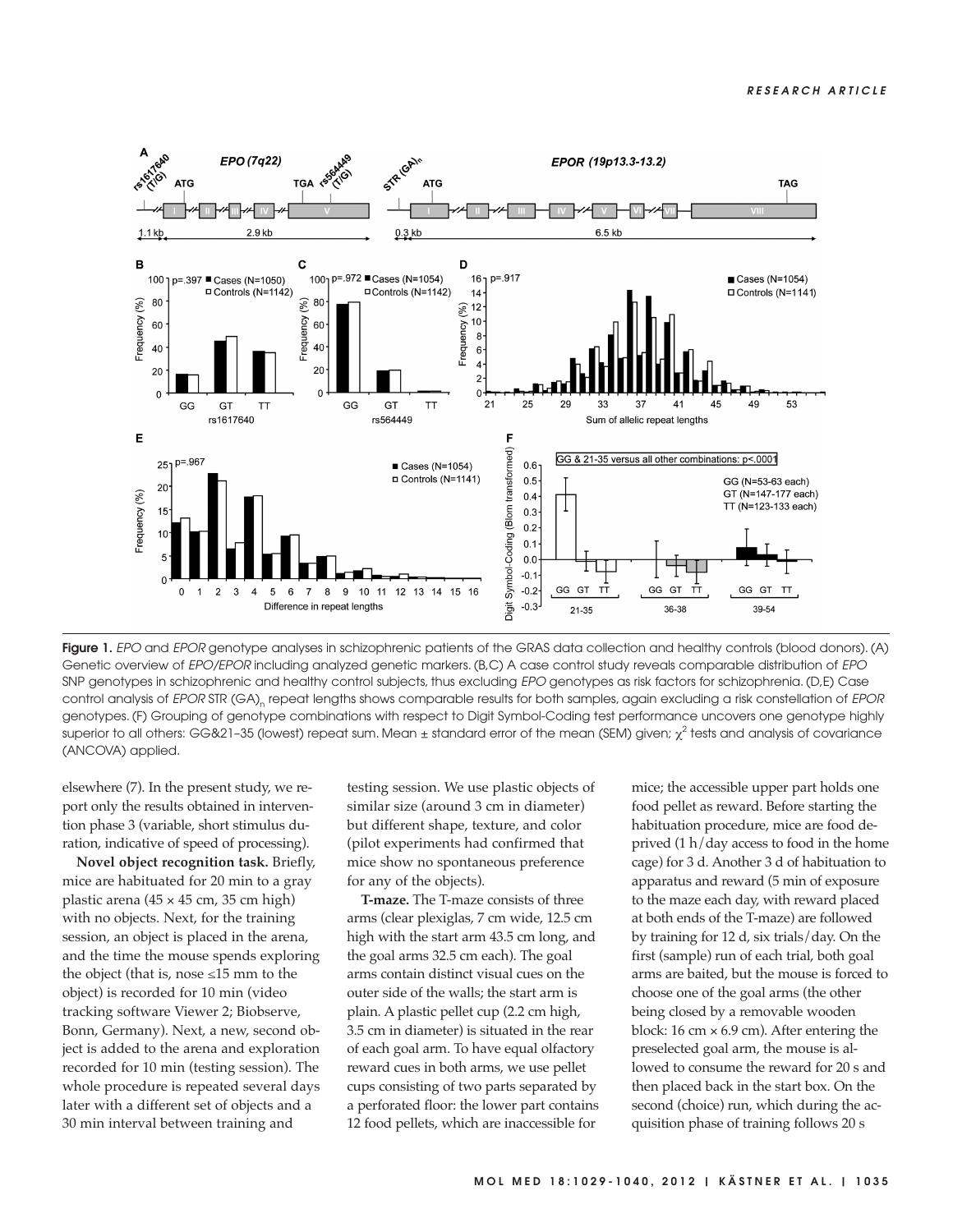

**Figure 2.** Mice with transgenic expression of constitutively active EPOR (cEPOR) driven by the α-calcium/calmodulin-dependent protein kinase II (α-CaMKII) promoter demonstrate highly superior cognitive performance compared with their wild type littermates. (A) Construct used for transgenic expression. (B) Significant reduction of reaction time in the attentional testing part of the 5-Choice Serial Reaction Time Task (5-CSRTT) reflects superior speed of cognitive processing in transgenic mice. (C–F) Transgenic mice perform better in Novel Object Recognition (NOR) (depicted is the number of visits of the new object) and T-maze tests with or without delay, illustrating their supremacy in memory tasks. Exact N numbers of all experiments are given directly in the bars or the line graph; all male mice, 5-8 month old at the time point of testing; mean  $\pm$  standard error of the mean (SEM) presented; two-way ANOVA for repeated measures and Mann-Whitney U tests applied.

after the sample run, both goal arms are open, and the mouse is rewarded for choosing the previously unvisited arm. The location of the sample arm (left or right) is varied pseudorandomly across trials so that mice received equal numbers of left and right presentations, but no more than two consecutive trials with the same sample location. The mice are run in squads of 6–8 (including both transgenic and littermate control animals) to minimize variation in intertrial intervals (12 min for all mice throughout the 12 d of training). *No-delay trials:* Mice are trained for 14 d in sample and choice runs with 20-s interval (10 trials on d 1; 6 trials/day from d 2–14). *Delay trials:* After finishing

the no-delay procedure, mice are tested in the delay procedure using two different time intervals between sample and choice run: 2 min and 6 min (3 d per delay; six trials/ day containing three delay and again three no-delay trials each—in an alternating manner—to rule out motivational decrement and to obtain an internal control condition).

Note: All experiments in this manuscript were conducted in a blinded fashion that is, with the respective investigator/rater being unaware of sample assignment.

*All supplementary materials are available online at* www.*molmed*.*org*.

## **RESULTS**

#### **Case Control Study**

*EPO* **SNPs rs1617640 (T/G) and rs564449 (T/G), as well as** *EPOR* **STR** (GA)<sub>n</sub>, are not associated with schizo**phrenia.** When conducting phenotypebased genetic association studies (PGAS) to evaluate the contribution of certain genotypes to defined subphenotypes, a potential role of these genotypes as genetic risk factors for schizophrenia should first be explored. Therefore, we performed a case control study on SNP rs1617640  $(T/G)$  and SNP rs564449  $(T/G)$ , located in the 5′ upstream region and in the 3′ regulatory region of the *EPO* gene, respectively, as well as the STR  $(GA)$ <sub>n</sub> in the *EPOR* 5′ upstream area (Figure 1A). To assess the *EPOR* genotype, the repeat lengths sum of both alleles was employed. No significant difference in the distribution of *EPO* genotypes (Figures 1B, C;  $\chi^2$  = 1.897 and  $p = 0.397$ ;  $\chi^2 = 0.058$  and  $p =$ 0.972) or of *EPOR* repeat lengths sum (Figure 1D;  $\chi^2$  = 23.85, *p* = 0.917, evaluated with Monte Carlo sampling on 1,000 runs) between cases  $(N = 1,050-1,054)$  and healthy controls (blood donor sample;  $N =$ 1,141–1,142) was found (for details see Figure 1 and Supplementary Table S1). An association analysis of single allele repeat lengths instead of allelic repeat lengths sum between cases and controls also failed to yield significant distribution differences  $(\chi^2 = 32.15, p = 0.114,$  evaluated with Monte Carlo sampling on 1,000 runs). Furthermore, the intraindividual difference of repeat lengths as a measure of marker heterogeneity did not vary between cases and controls (Figure 1E;  $\chi^2$  = 8.54, *p* = 0.967, 1000 Monte Carlo simulations). Thus, we could not find any evidence for a role of *EPO/EPOR* genotypes regarding the risk to develop schizophrenia. For the following phenotype analyses, the *EPO* SNP rs564449  $(T/G)$  had to be excluded due to its low minor allele frequency (MAF~11%).

## **Phenotype-Based Genetic Association Study (PGAS)**

*EPO* **SNP rs1617640 (T/G) and** *EPOR* **STR (GA)<sub>n</sub>** are associated with higher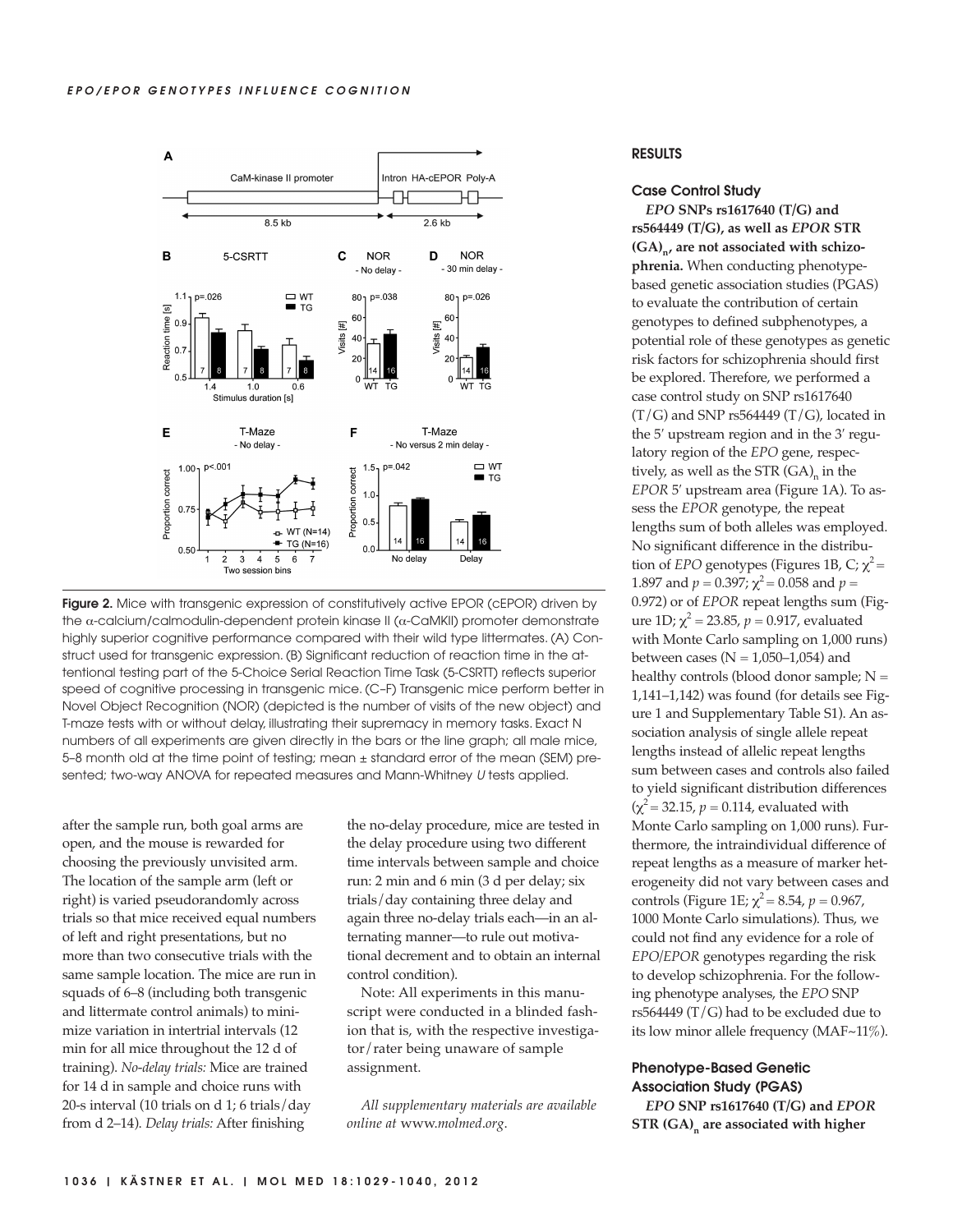

**Figure 3.** Genotype-dependent EPO/EPOR expression differences using reporter gene assays and PBMCs. (A) Reporter gene constructs: 5′ upstream region of the EPO gene with either G or T at rs1617640 (left) and in addition with the 3′ regulatory region of EPO (right). (B) G at SNP rs1617640 leads to significantly higher basal gene expression than T (baseline control). Addition of the 3′ regulatory region to the construct induces downregulation of gene expression. This suppression is stepwise alleviated by increasing doses of CoCl<sub>2</sub> (100 μmol/L and 400 μmol/L). (C) In all conditions shown in (B), the suppressability (regulability) of gene expression compared with the baseline control (that is, normoxic control condition of B) is highest for the G genotype. (D) EPOR mRNA levels in peripheral blood mononuclear cells (PBMCs) of patients, determined by qRT-PCR and normalized to GAPDH as the housekeeper, show that the lowest EPOR STR (GA)<sub>n</sub> repeat length sum is associated with the highest EPOR expression. Gender distribution among the three repeat groups is well balanced (males/all: 24/37, 18/31, 20/30;  $\chi^2$  test  $p = 0.628$ ). (E) Even when considering the individual EPO mRNA levels (which by themselves do not reveal differences; data not shown) in form of an EPO/EPOR expression ratio, the significant difference between different STR length carriers remains. N = 28–37 per group; mean ± standard error of the mean (SEM) presented; Mann-Whitney U tests applied.

**cognition in schizophrenia.** In a previous treatment trial, we showed that high-dose EPO, infused weekly over 12 wks, improves cognitive functions and reduces cortical gray matter loss in chronic schizophrenic patients. The domains most prominently influenced by EPO were speed of cognitive processing and shortterm memory (Repeatable Battery for the Assessment of Neuropsychological Status (RBANS™): subtests coding, digit span and figure recall) (9). Assuming that an influence of genetic variation within the EPO system on cognitive function would be detectable targeting these domains, we selected of the tests available within the GRAS database those closest to the above (same test or similar test regarding domain or loading on the same factor, that is, tests leading to similar results in an individual due to joint variation in response to the same unobserved latent variable): Digit Symbol-Coding test, VLMT, and Dotting/ Tapping (45). Indeed, significant associations were detected for both, *EPO* SNP rs1617640  $(T/G)$  and *EPOR* STR(GA)<sub>n</sub> low versus high repeat sum (Table 1): carriers of G at *EPO* SNP rs1617640 and of *EPOR STR(GA)*<sub>n</sub> low repeat sum showed superior performance. In contrast, none of the relevant sociodemographic or basic disease variables revealed any significant associations (Table 2). To see whether certain combinations of genotypes of the *EPO* and *EPOR* genes would lead to better performance in the sense of a potential interaction effect, we grouped them accordingly. For *EPOR* genotypes, we assigned all individuals to three equally sized groups of allelic repeat sum carriers from

low to high (Figure 1F). Surprisingly, we found one particular genotype combination, GG&21–35 (lowest) repeat sum, to be highly superior compared with all others with respect to performance in Digit Symbol-Coding test (*p* < 0.0001; see Figure 1F) but also in the other tests, where associations had been found for either *EPO* or *EPOR* or both (all  $p \le 0.003$ ; Table 1).

In contrast to the clear associations with cognitive parameters found here, and in agreement with previous work by others, for example (14), we did not see any evidence of a potential association of *EPO/EPOR* genotypes with blood indices. In fact, we screened a total of 94 patients (Göttingen participants of the GRAS study) where comprehensive information on blood data was available. Repeated determinations over the year in these pa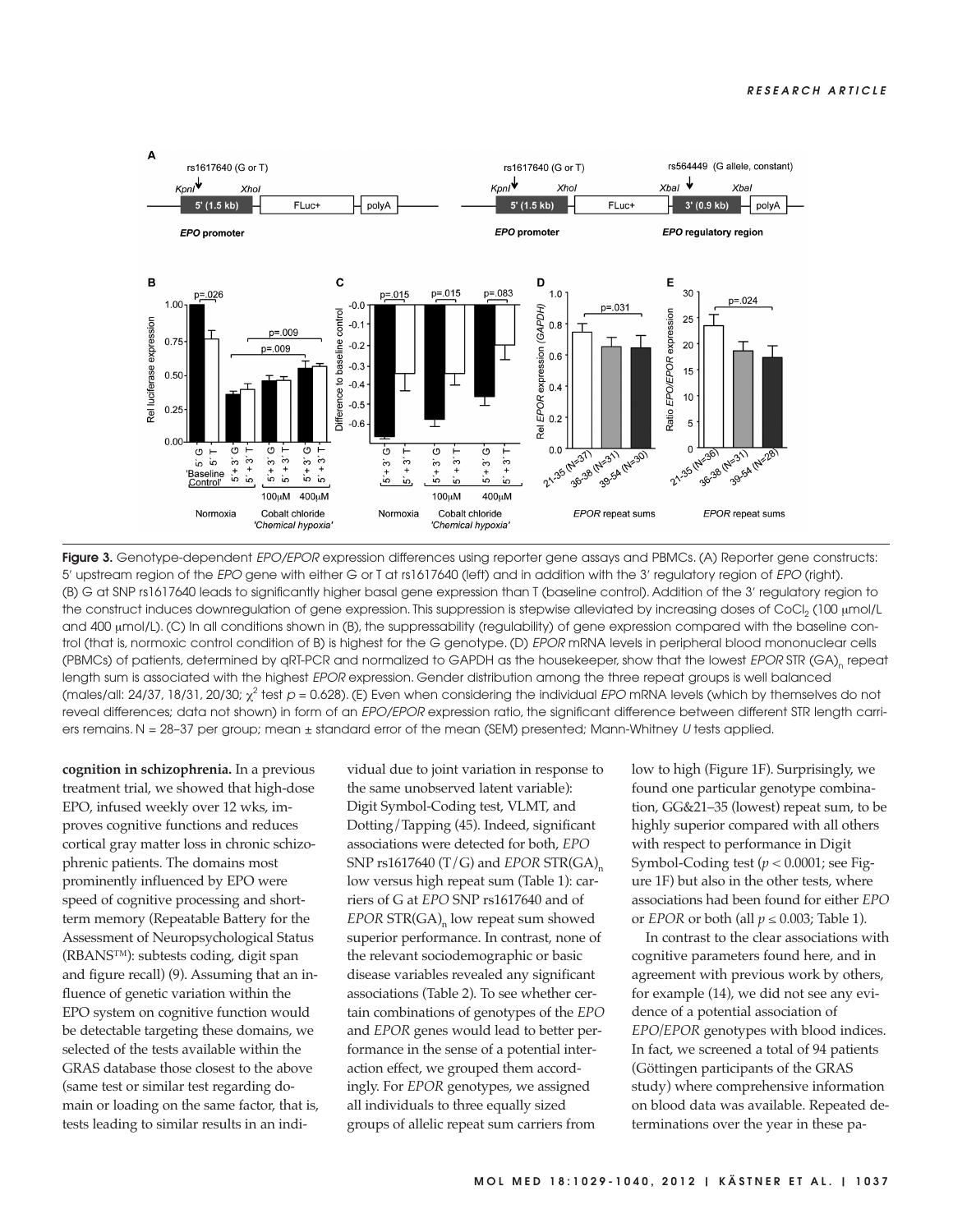tients (between 2–48 times each) allowed a first step to substantiate each individual's normal values (considering also the reason for hospitalization, for example, exclusion of values obtained after blood loss due to a suicide attempt). These in turn delivered the basis of the mean values given in Supplementary Table S2. As shown there, all parameters are highly similar among genotypes. Interestingly, in this small cohort of individuals  $(N = 94)$ with information on blood indices,  $N = 6$ subjects carried the GG&21–35 (low) repeat sum genotype and could be checked against all other genotype combinations. Group comparison by Mann-Whitney *U* test did not reveal any difference between groups for hemoglobin levels  $(p = 0.413)$ , whereas the cognitive composite score already yielded a nearly significant result (*p* = 0.093) (Supplementary Figure S2).

## **cEPOR Expression in Pyramidal Neurons of Cortex and Hippocampus Increases Speed of Cognitive Processing and Memory Functions in Mice**

On the basis of the above findings, we speculated that the best performing genotype combination should be characterized by higher EPO/EPOR expression. This hypothesis is further supported by (i) the cognition-improving effect of high-dose EPO in clinical trials (8,9) and in mouse studies (5,6) and (ii) our previous data on mice with transgenic expression of constitutively active EPOR (cEPOR) driven by the α-calcium/calmodulin-dependent protein kinase II (α-CaMKII) promoter (Figure 2A). These mice show better performance in higher cognitive tasks (7). We reexamined these mice and specifically conducted/ analyzed tests measuring speed of cognitive processing and shortterm memory, analogous to our neuropsychological findings in humans. In fact, we found a clearly reduced reaction time in the phase addressing selective attention in the 5-CSRTT (2-way ANOVA for repeated measures,  $F_{(1,14)} = 6.159$ ;  $p = 0.026$ ; Figure 2B) as well as superior performance in short-term memory tasks, that is, novel object recognition (no-delay trials  $p =$ 

0.038; 30-min delay trials *p* = 0.026; Mann-Whitney *U* test) and T-maze (2-way ANOVA for repeated measures, no-delay trials  $F_{(1,22)} = 19.61$ ,  $p = 0.0002$ ; 2-min delay trials  $F_{(1,22)} = 4.668$ ,  $p = 0.042$ ; Figures 2C–F). These data further support the hypothesis of higher expression/activity of the EPO system being associated with better cognitive functioning.

## **Mechanistic Insight: Genotype-Dependent EPO/EPOR Expression Differences**

To better understand a potential influence of the *EPO* SNP rs1617640 on gene expression, we used reporter gene assays based on the 5′ upstream region of the *EPO* gene with G or T at the respective position. Additionally, we designed constructs including the 3′ regulatory region of human *EPO*, as this is known to be highly homologous between species and thus of major importance for the complex regulation of *EPO* gene expression (39,46) (Figure 3A). As illustrated in Figure 3B, G at SNP rs1617640 leads to significantly higher basal gene (luciferase) expression than T. Upon addition of the 3′ regulatory region to the construct, a remarkable downregulation of gene expression can be observed that is likely due to the interaction with the 5′ region which is essential for hypoxia-related *EPO* regulation (39,40). This suppression is stepwise alleviated by increasing doses of CoCl<sub>2</sub> as an inducer of chemical hypoxia. In all conditions, the suppressability (regulability) of gene expression as compared with baseline is highest for the G genotype (Figure 3C).

To explore the role of the *EPOR* STR  $(GA)$ <sub>n</sub> repeat length sum on gene expression, we determined *EPOR* and *EPO* mRNA in peripheral blood mononuclear cells. The results show that the lowest repeat sum is associated with the highest *EPOR* expression as well as with the highest *EPO/EPOR* ratio as readout of the interplay between the two genes (Figures 3D, E). *EPO* mRNA levels per se did not differ significantly between *EPOR* repeat sum groups (data not shown). The exact mechanisms explaining the observed effects on quantitative

gene expression are still unclear. Both, *EPO* and *EPOR* gene variants investigated here are located in the promoter areas of the respective genes, where they may, for instance, directly or indirectly influence transcription factor binding. Indeed, regulation of these genes is highly complex and involves many different transcription and cofactors, the roles of which are still widely obscure (46,47).

## **Replication of the EPO and EPOR Genotype Associations with Cognitive Performance in a Healthy Control Sample**

Having obtained associations of genotypes in the EPO system with cognition in a disease population, that is, individuals suffering from schizophrenia with known disease-typical cognitive deterioration, we wanted to know whether similar findings would be obtained in healthy controls. Fortunately, a phenotyped control population from Munich was available for comparison. Again, a case control study on *EPO* SNP rs1617640 (T/G) as well as *EPOR STR (GA)<sub>n</sub>* did not reveal differences between these healthy controls and the GRAS subjects (Supplementary Table S1, Supplementary Figure S1). This healthy control population, however, has several confines with respect to the GRAS sample: (1) Of the relevant cognitive domains, only one has been evaluated with the same test, the other one just with a similar test loading on the same factor (that is, producing similar results in an individual based on a common underlying source of variance); (2) The population is considerably older on average; (3) The sample has a different gender distribution (Table 2). Despite these limitations, the associations are essentially reproduced (Table 1), pointing to very robust effects. Interestingly, having the GG&21–35 repeat sum genotype does not yield an advantage for healthy individuals who generally perform much better on all cognitive tests as compared with schizophrenic individuals (Table 1). This observation suggests that only subjects with an inferior cognitive performance may benefit from this specific genotypic constella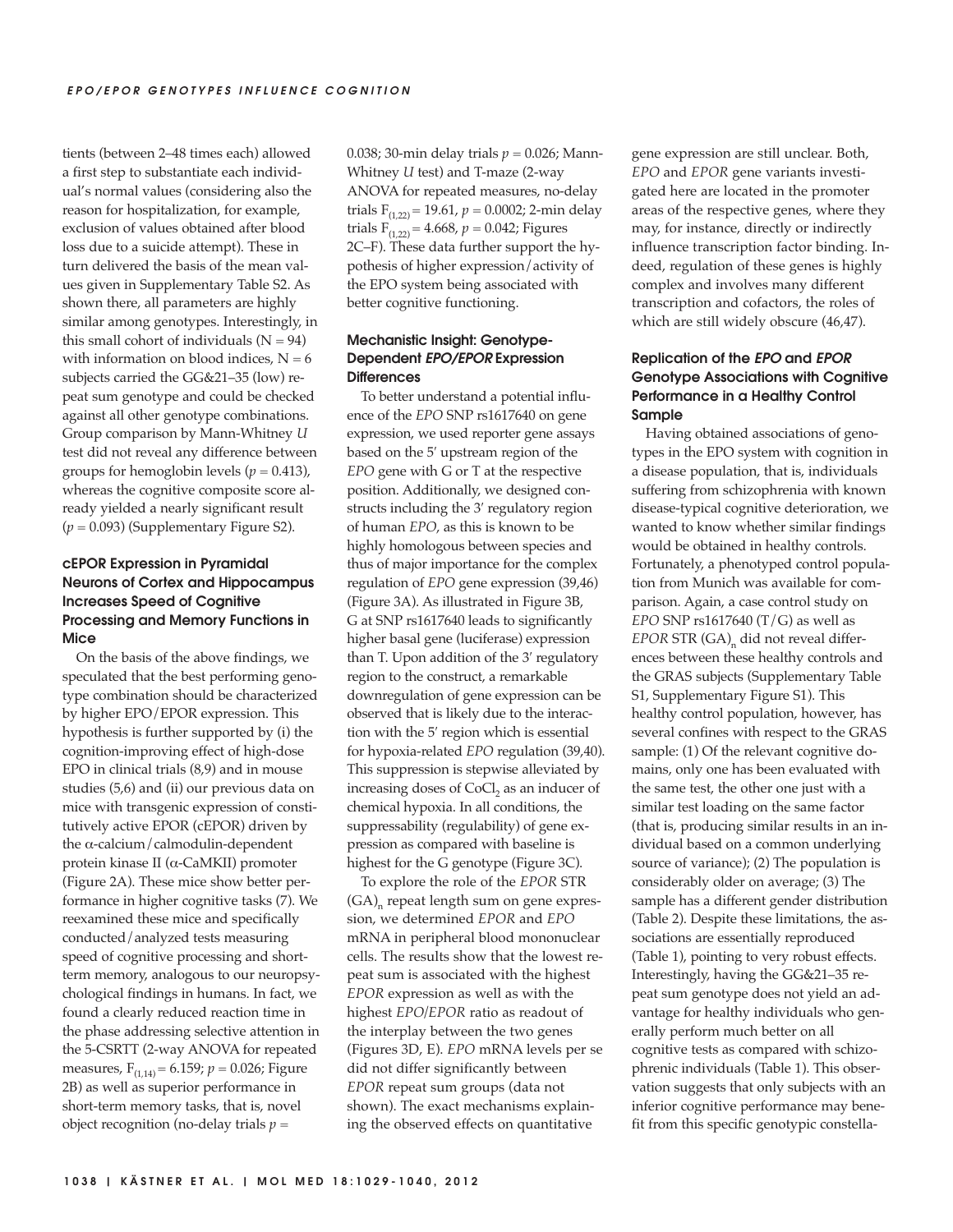tion. We wondered whether the superiority of the GG&21–35 group would be revealed when selecting the subgroup of healthy individuals with an average performance equal to the mean performance of the schizophrenic sample on the Digit Symbol-Coding test. Indeed, the low performer group of healthy individuals (Digit Symbol-Coding test performance threshold ≤50) displays a similar tendency of genotype superiority  $(p = 0.089)$  which is not detectable in the high performer group (Digit Symbol-Coding test performance threshold  $>50$ ,  $p = 0.809$ ). These results suggest that the GG&21–35 genotype may disclose its benefits particularly in situations of reduced cognitive capacity or (relative) cognitive impairment (Supplementary Figure S3).

#### **DISCUSSION**

In the present hypothesis-driven study, we identified novel associations of *EPO* and *EPOR* genotypes with cognition, namely speed of processing, short-term memory and tasks requiring distinct fine motor components, both in schizophrenic patients and in a healthy control population (replicate sample). On a molecular/cellular level, we demonstrate that the cognitively more beneficial genotypes are associated with higher expression/stronger regulability of expression. In supporting preclinical experiments, we show that mice with transgenic expression of constitutively active EPOR in pyramidal neurons of cortex and hippocampus (7) perform better in cognitive domains reminiscent of those influenced by *EPO/EPOR* genotypes in humans.

Interestingly, in the schizophrenic population that is defined by overall reduced cognitive performance, one discrete genotype combination (GG&21–35 repeat sum) achieves highly superior cognitive outcome, whereas this same combination in healthy individuals has only the tendency of an advantage. This advantage is restricted to subjects with lower cognitive capacity. Thus, higher EPO/EPOR activity appears to be most beneficial in situations of compromised function. We note that in disease states, such benefit is

likely achieved by the upregulation of the endogenous EPO system in the brain, as seen for example, in stroke, schizophrenia or Alzheimer's disease (48–50). In fact, this EPO/EPOR upregulation is further potentiated by rhEPO treatment, resulting in lasting cognitive improvement (8,9,51,52).

The selection of the cognitive domains reported here to show associations with *EPO/EPOR* genotypes strictly followed hypotheses derived from the results of earlier rhEPO treatment studies (9). Therefore, multiple testing issues do not apply here. On the other hand, also for a purely hypothesis-driven, exploratory study, it is reassuring to obtain replication of the results in an independent sample, in the present paper, a healthy control population.

Limitations of the present work are particularly (1) the incomplete availability of identical neuropsychological tests in the two populations studied (forcing to use tests loading on the same factor, that is, resulting in highly correlated readouts in a given individual due to shared variance produced by a common underlying variable), and (2) the different age/gender distribution. Despite all these shortcomings, a similar pattern of associations arose, pointing to robust effects and confirming the significance of *EPO/EPOR* genotypes for higher cognition.

We are aware that the use of transfection studies/reporter gene assays and of PBMCs cannot answer all questions related to genotype-dependent brain expression of the EPO system. Especially PBMCs are a heterogeneous population of cells. There may be variations in the composition of mononuclear cells such as circulating erythroid progenitor or precursor cells, megakaryocytes, mast cells and macrophages, lymphocytes, and endothelial progenitor cells from sample to sample. Many of these cell types potentially may serve as source of EPO expression in the peripheral blood. We cannot exclude, however, that our data on EPO and EPOR mRNA mainly derive from a small fraction of erythroid progenitors that express these genes. Nevertheless, the pragmatic

approach to analyze PBMCs was the only choice presently available for us to study quantitative gene expression in a reasonable number of humans with defined genotype. To obtain further support for increased expression/activation of the EPO system leading to better cognition, we additionally performed mouse studies in a model of targeted upregulation of EPOR in neuronal populations that are known to play a pivotal role in the functions of interest (7). The superiority of these mice included essentially the same cognitive domains as those found to be influenced by *EPO/EPOR* genotypes in human populations.

#### **CONCLUSION**

To conclude, we identified an intrinsic role of the EPO system for higher cognition, reflected by associations of *EPO/EPOR* genotypes with cognitive performance, which may be of particular significance in disease states. These findings further suggest the EPO system as target for treating human brain diseases that are characterized by cognitive decline.

## **ACKNOWLEDGMENTS**

This work was supported by the Max Planck Society and the DFG-Research Center for Molecular Physiology of the Brain (CMBP).We thank Fritz Benseler and Anja Ronnenberg for their excellent technical work, and the staff of the animal facility at the Max Planck Institute of Experimental Medicine for maintenance of the mouse colony. We are indebted to all healthy individuals and all patients for their participation in the study, and all collaborating GRAS centers for their support. We are grateful to all colleagues who contributed to the GRAS data collection.

#### **DISCLOSURE**

H Ehrenreich has submitted/holds user patents for EPO in stroke, schizophrenia and MS. Apart from that, the authors declare that they have no competing interests as defined by *Molecular Medicine*, or other interests that might be perceived to influence the results and discussion reported in this paper.